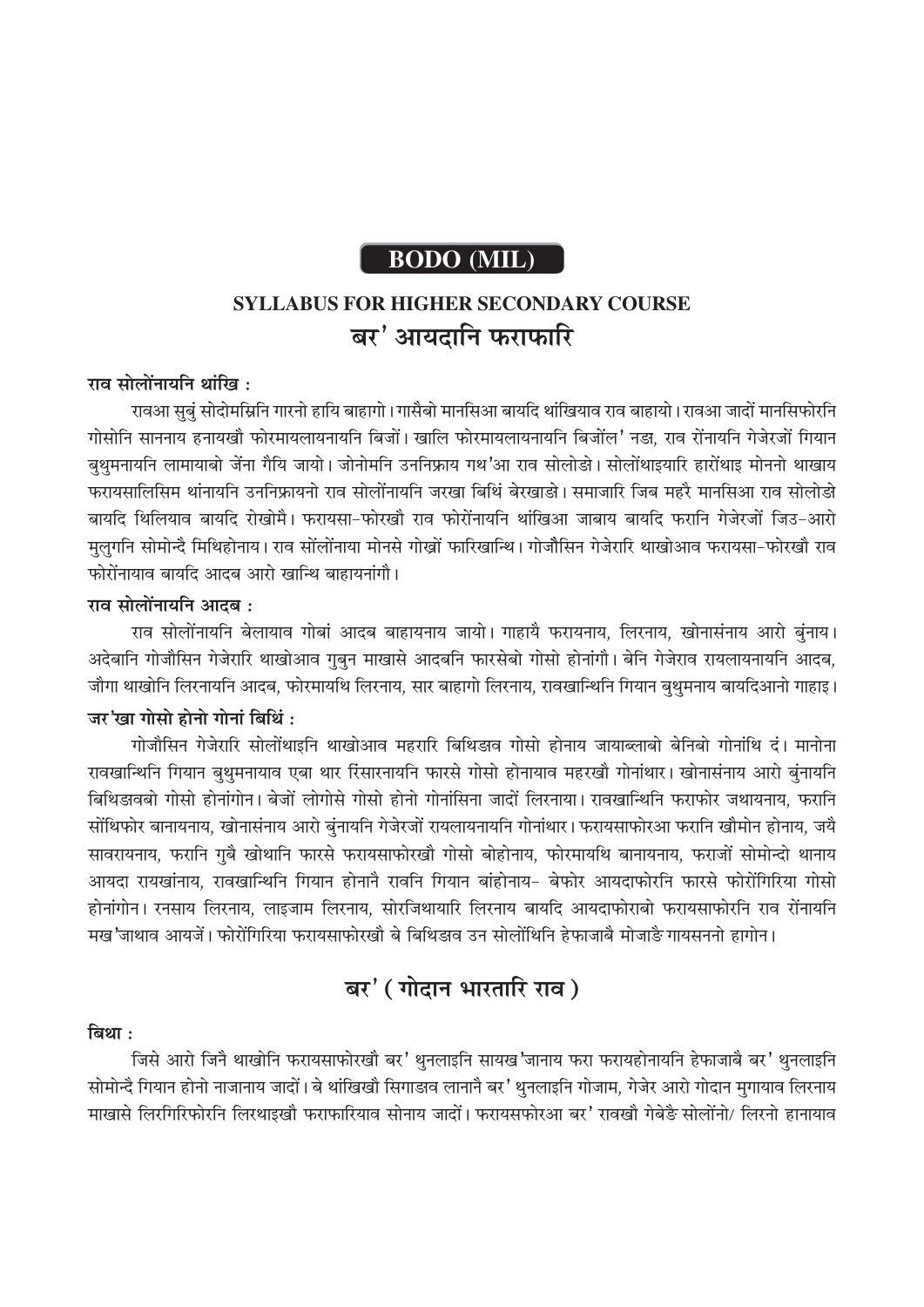#### Syllabi for H.S. Final Year

हेफाजाब होगोन होनना सानना नांनायबादियै रावखान्थिनि आयदाबो फराफारियाव थिस ननाय जादों। लोगोसेनो सोरखारनि बिथोन बादियै 'आबहावा आरो खैफोद राहा' आरो 'बेसेनथियारि सोलोंथाइ आरो सेंग्रासा सोलोंथाइ'नि सायाव मोनब्रै फरा सोनाय जादों।

#### थांखि $\cdot$

फराफारि बानायनायाव बे खोथाफोरखौ गोसोआव लानाय जादो :

- फरायसाफोरा फराफारिनि फराफोरखौ जाहाथे गोरलैयै बजिनो हायो।
- फराफोरा जाहाथे बिंदै गोनां जायो।
- फराखौ फरायनायनि गेजेरजों फरायसाफोरनि गोसोआव जाहाथे हारिमायारि हारिमुनिफारसे सांग्रां जायो।
- बिजिरथायारि आरो सोरजिलु मोननैबो बिथिडाव गोसो होनाय जादों।  $\bullet$
- आयदा लाना रावनि थाखोआदि जुदा जायो बेखौ गोसो होनाय जादों।  $\blacklozenge$
- ♦ लिरनाय रावादि रावखान्थि, सोदोब बिहुंजों दैदेनजानाय बे खोथाखौ मिथिहोनो थाखाय रावखान्थि आरो सोदोब बिहुं बाहायनो थाखाय थुलुंगा होनाय।

# **BODO** (MIL)

## **SYLLABUS FOR HIGHER SECONDARY FINAL YEAR COURSE**

| One paper | <b>Time: Three hours</b> | <b>Marks - 100</b> |
|-----------|--------------------------|--------------------|

## **Unitwise Distribution of marks and periods**

| Unit No.   | <b>Topics</b>               | <b>Marks</b> | <b>Periods</b> |
|------------|-----------------------------|--------------|----------------|
| Unit-I     | Prose                       | 30           | 60             |
| Unit-II    | Poetry                      | 25           | 50             |
| $Unit-III$ | Adolesence Education<br>(a) | 10           | 30             |
|            | Value Education<br>(b)      |              |                |
| Unit-IV    | <b>Grammar</b>              | 20           | 35             |
| Unit-V     | Essay writing               | 15           | 25             |
|            |                             | 100          | <b>200</b>     |

## **Unitwise Distribution of course contents**

### Unit-I (खोन्दो-1): Prose (रायथाइ) - Marks-30

Text book: Sujunai Bijab: Edited by - Editorial Board (AHSEC)

फरा बिजाब : **सुजुनाय बिजाब** - सुजुगिरि : सुजु आफाद

(आसाम गोजौसिन गेजेरारि सोलोंथाइ ग'थुम)

 $\overline{2}$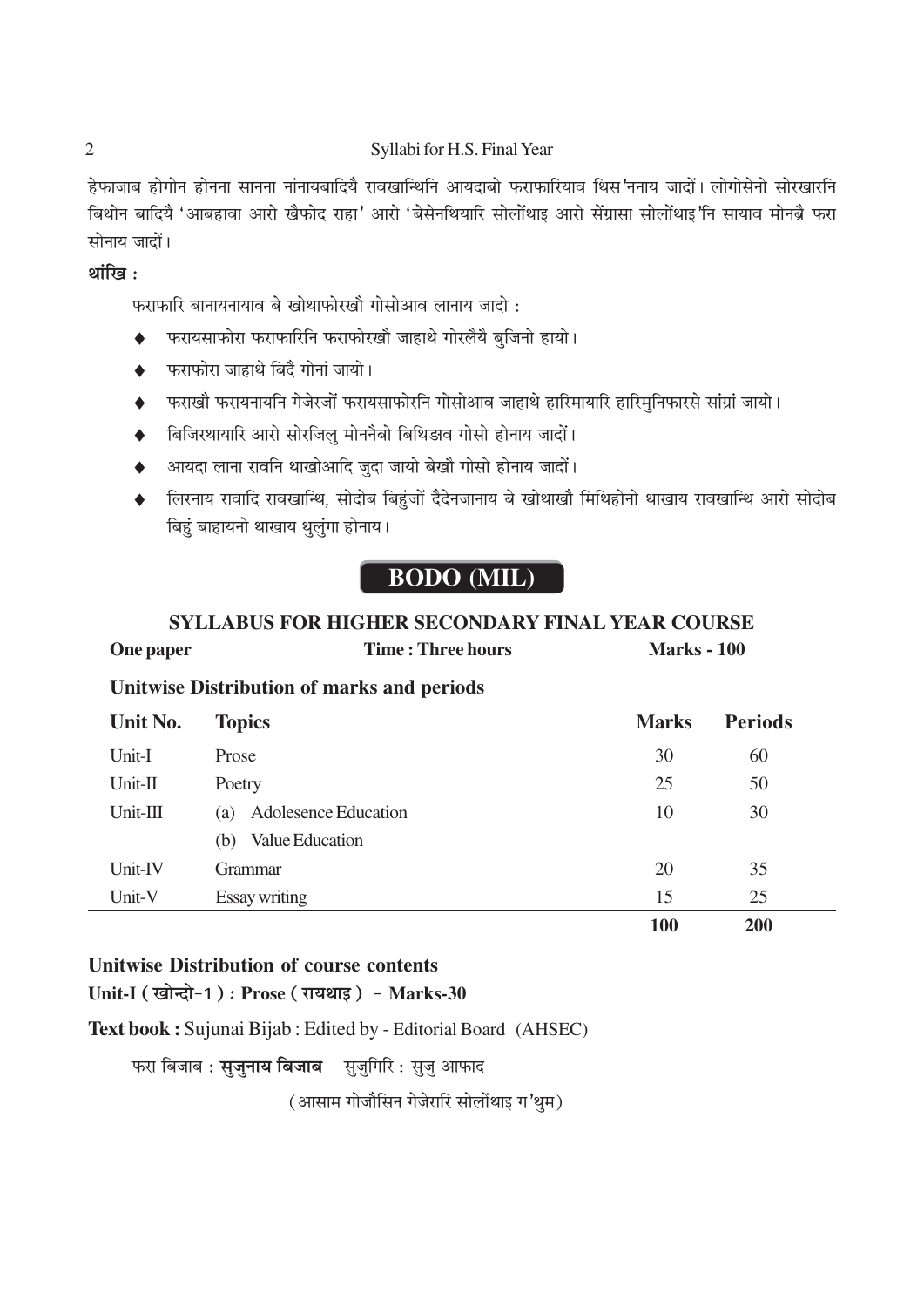#### Syllabi for H.S. Final Year

| 1. | एण्डेल मुगानि बर' थुनलाइ                                             | $-$ बिहुराम बर $\prime$                  |
|----|----------------------------------------------------------------------|------------------------------------------|
| 2. | आलारि दामब्रा                                                        | - खुगा सल'                               |
| 3. | गोनोखोआरि गोसो माबोरै दानो हायो                                      | - ड° दीनेश ग'स्वामी                      |
|    |                                                                      | राव सोलायगिरि : बिरुपाक्ष गिरि बसुमातारी |
| 4. | बुथुवा थुंग्रि                                                       | – नीलकमल ब्रह्म                          |
| 5. | बर' राव थुनलाइयाव प्रम'द चन्द्र ब्रह्मनि बिहोमा   – मंगलसिं हाज'वारी |                                          |
| 6. | जारिमिन आरो बर' माहारि                                               | – कामेश्वर ब्रह्म                        |
| 7. | कासारनि हरिटिकर                                                      | - म'हिनी म'हन ब्रह्म                     |
| 8. | खेराइ मोसानायाव फावथिना नायबिजिरनाय                                  | - धिरेश्वर बर' नार्जी                    |

### Unit-II (खोन्दो-2): Poetry (खन्थाइ) - Marks-25

| 1. | छरखौ जं नायन बान         | – मदाराम ब्रह्म        |
|----|--------------------------|------------------------|
| 2. | संसारनि अन्नाइ           | - प्रम'द चन्द्र ब्रह्म |
|    | 3. बेसे गोजोन बेसे गोजों | - नीलेश्वर ब्रह्म      |
| 4. | सम बेसम                  | - अरबिन्द उजिर         |
| 5. | मोनाबिलि                 | - समर ब्रह्म चौधुरी    |
| 6. | गोथां गाब गाथोंसै        | - अनज़्                |
| 7. | दावदो दे दाव बर' हारि    | - नन्देश्वर बर'        |
| 8. | मोदै                     | - धरणीधर औवारि         |

### Unit-III (खोन्दो-3): (a) Adolesence Education (b) Value Education - Marks-10

| 1. | बेसेन मोन्दांथिनि सोलोंथाइ          | – ड° दुलुमणि ग'स्वामी                    |
|----|-------------------------------------|------------------------------------------|
|    |                                     | राव सोलायगिरि : बिरुपाक्ष गिरि बसुमातारी |
| 2. | लाइमोन बैसो आरो बेनि गोनां सोलोंथाइ | – ड° स्वर्णलता दास                       |
|    |                                     | राव सोलायगिरि : उमेश बर'                 |

## Unit-IV (खोन्दो-4): Grammar (रावखान्थि) - Marks-20

बेखेवफा, सोदोब बेखेवफा आरो मावरिजा बेखेवफा, दाजाबदा थारजा दाजाबदा, बां सानराय दाजाबदा, थि फोरमायग्रा दाजाबदा, बाथ्रा खोन्दोब, बाथ्रा फान्दाय, बाथ्राफाव। फरायनो गोनां बिजाब:

- 1. गोजौ रावखान्थि मधुराम बर'
- 2. गोनां रावखान्थि – कमल कुमार ब्रह्म